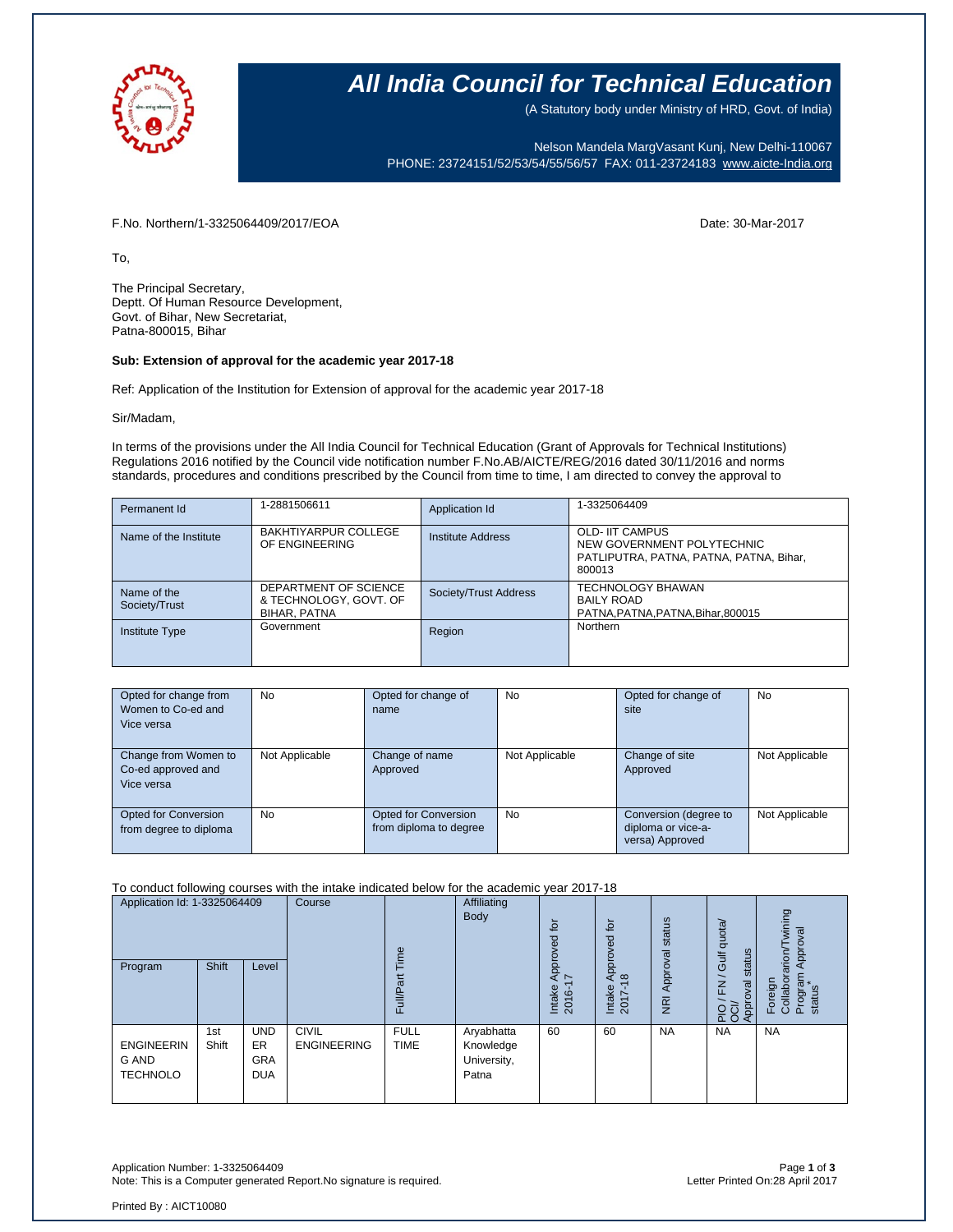

# **All India Council for Technical Education**

(A Statutory body under Ministry of HRD, Govt. of India)

Nelson Mandela MargVasant Kunj, New Delhi-110067 PHONE: 23724151/52/53/54/55/56/57 FAX: 011-23724183 [www.aicte-India.org](http://www.aicte-india.org/)

| GY                                                  |              | <b>TE</b>                                                        |                                                                             |                            |                                                                                          |    |    |           |           |           |
|-----------------------------------------------------|--------------|------------------------------------------------------------------|-----------------------------------------------------------------------------|----------------------------|------------------------------------------------------------------------------------------|----|----|-----------|-----------|-----------|
| <b>ENGINEERIN</b><br>G AND<br><b>TECHNOLO</b><br>GY | 1st<br>Shift | <b>UND</b><br>ER.<br><b>GRA</b><br><b>DUA</b><br><b>TE</b>       | <b>COMPUTER</b><br><b>SCIENCE AND</b><br><b>ENGINEERING</b>                 | <b>FULL</b><br><b>TIME</b> | Aryabhatta<br>Knowledge<br>University,<br>Patna                                          | 60 | 60 | <b>NA</b> | <b>NA</b> | <b>NA</b> |
| <b>ENGINEERIN</b><br>G AND<br><b>TECHNOLO</b><br>GY | 1st<br>Shift | <b>UND</b><br><b>ER</b><br><b>GRA</b><br><b>DUA</b><br><b>TE</b> | <b>ELECTRICAL</b><br><b>AND</b><br><b>ELECTRONICS</b><br><b>ENGINEERING</b> | <b>FULL</b><br><b>TIME</b> | Aryabhatta<br>Knowledge<br>University,<br>Patna                                          | 60 | 60 | <b>NA</b> | <b>NA</b> | <b>NA</b> |
| <b>ENGINEERIN</b><br>G AND<br><b>TECHNOLO</b><br>GY | 1st<br>Shift | <b>UND</b><br>ER<br><b>GRA</b><br><b>DUA</b><br><b>TE</b>        | <b>MECHANICAL</b><br><b>ENGINEERING</b>                                     | <b>FULL</b><br><b>TIME</b> | <b>ARYABHATT</b><br>$\mathsf{A}$<br><b>KNOWLEDG</b><br>E<br><b>UNIVERSITY</b><br>, PATNA | 60 | 60 | <b>NA</b> | <b>NA</b> | <b>NA</b> |

The above mentioned approval is subject to the condition that

BAKHTIYARPUR COLLEGE OF ENGINEERING

shall follow and adhere to the Regulations, guidelines and directions issued by AICTE from time to time and the undertaking / affidavit given by the institution along with the application submitted by the institution on portal.

In case of any differences in content in this Computer generated Extension of Approval Letter, the content/information as approved by the Executive Council / General Council as available on the record of AICTE shall be final and binding.

Strict compliance of Anti-Ragging Regulation:- Approval is subject to strict compliance of provisions made in AICTE Regulation notified vide F. No. 37-3/Legal/AICTE/2009 dated July 1, 2009 for Prevention and Prohibition of Ragging in Technical Institutions. In case Institution fails to take adequate steps to Prevent Ragging or fails to act in accordance with AICTE Regulation or fails to punish perpetrators or incidents of Ragging, it will be liable to take any action as defined under clause 9(4) of the said Regulation.

#### **Note: Validity of the course details may be verified at www.aicte-india.org**

 **Prof. A.P Mittal Member Secretary, AICTE**

Copy to:

**1. The Regional Officer,** All India Council for Technical Education Govt. Polytechnic Campus Adjoining Directorate of Technical Education Vikas Nagar, Kanpur-208 002, Uttar Pradesh

**2. The Director Of Technical Education\*\*,** Bihar